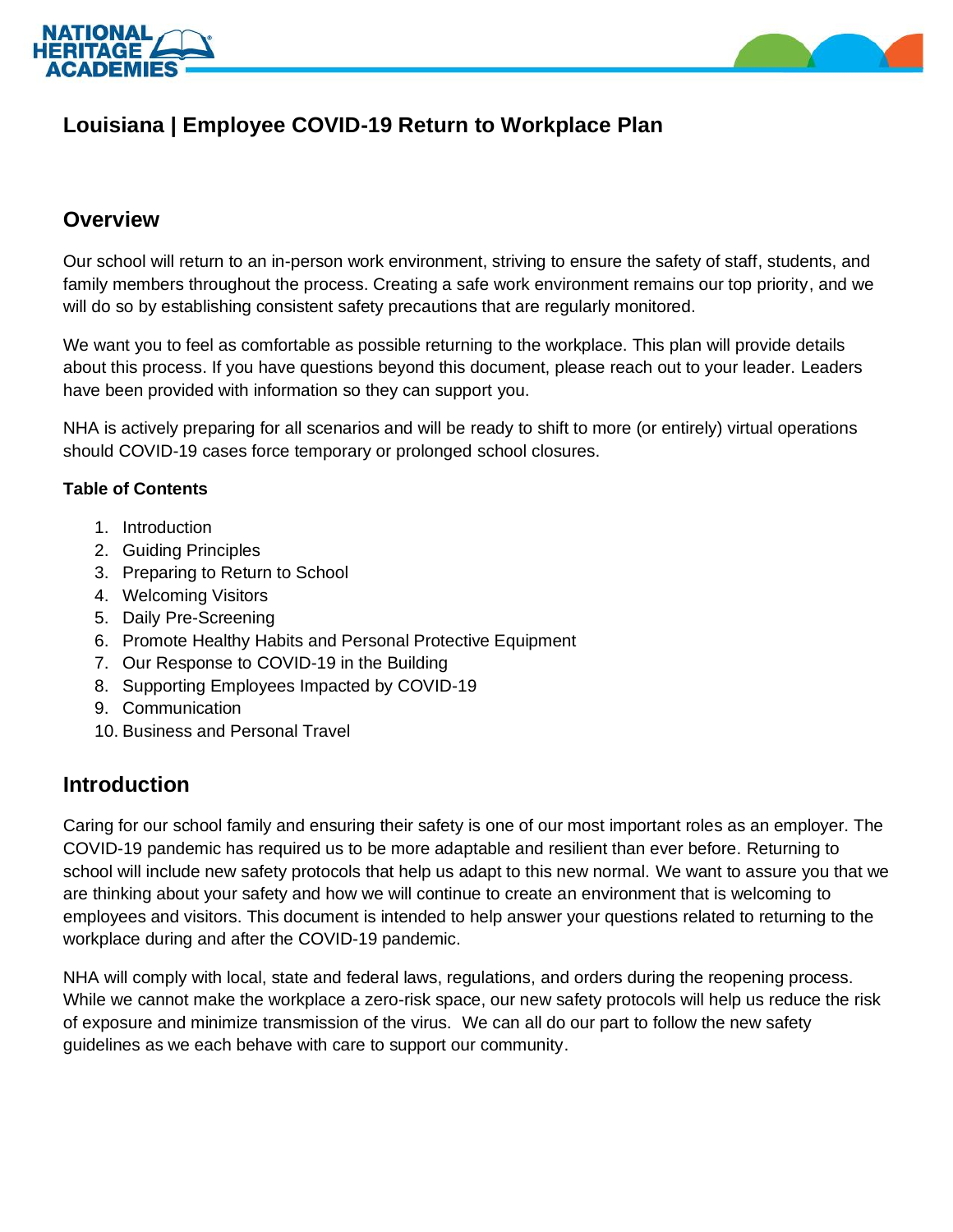



In addition to the guidelines set forth in this plan, NHA will adopt any additional infection-control measures that are reasonable given the work performed at the worksite and the rate of infection in the surrounding community.

This plan will be fluid as the spread of COVID-19 evolves, laws are changed, and recommendations revised. Know that NHA remains committed to keeping its employees informed and safe.

# **Guiding Principles**

Decisions about reopening are guided by the latest recommendations from the Centers for Disease Control (CDC), laws, regulations, and orders from federal, state and local governments, as well as consultation with healthcare professionals. The day-to-day status of COVID-19 cases will likely fluctuate in the coming months and continue to vary from region to region. This means that while we cannot predict with certainty what COVID-19 will look like in the coming months, we can rely on a series of guiding principles to help us make decisions, evaluate those decisions, and adjust, as necessary. Our guiding principles include:

- 1. Ensuring the health and safety of students, families, and employees by following public health recommendations.
- 2. A continued focus on student achievement and moral character development.
- 3. Complying with local, state, and federal laws, regulations, and orders.
- 4. Maintaining fiscal responsibility and viability.
- 5. Collecting and reviewing up-to-date data and information to revise plans as needed.

# **Preparing to Return to School**

All employees will be required to take a 2020 COVID-19 Employee Safety Training course before they return to the workplace. This is a video provided through OnCourse, and it must be completed in its entirety before an employee may enter any NHA building. A link to the video with instructions will be emailed from OnCourse.

Our school will also designate an individual(s) to implement, monitor, and report on workplace COVID-19 prevention strategies identified in this plan. This person will be onsite any time employees are present at the school.

While we are preparing for the first day of in-person instruction, work is underway to provide a virtual program available to families who choose not to send their students to school. This is separate from the hybrid model. More information will be provided as we learn more about the demand from parents for this type of learning along with an implementation plan.

# **Welcoming Visitors**

While we enjoy welcoming visitors into our building, doing so safely is always important. Essential visitors and contractors must schedule their visits ahead of time and attain approval before arrival. At that time, front office employees will conduct a visitor questionnaire and deny visitors who do not meet requirements. Visitors should only go past the front office when necessary. Additionally, parents should be limited to being in the building only when necessary and not during arrival and dismissal.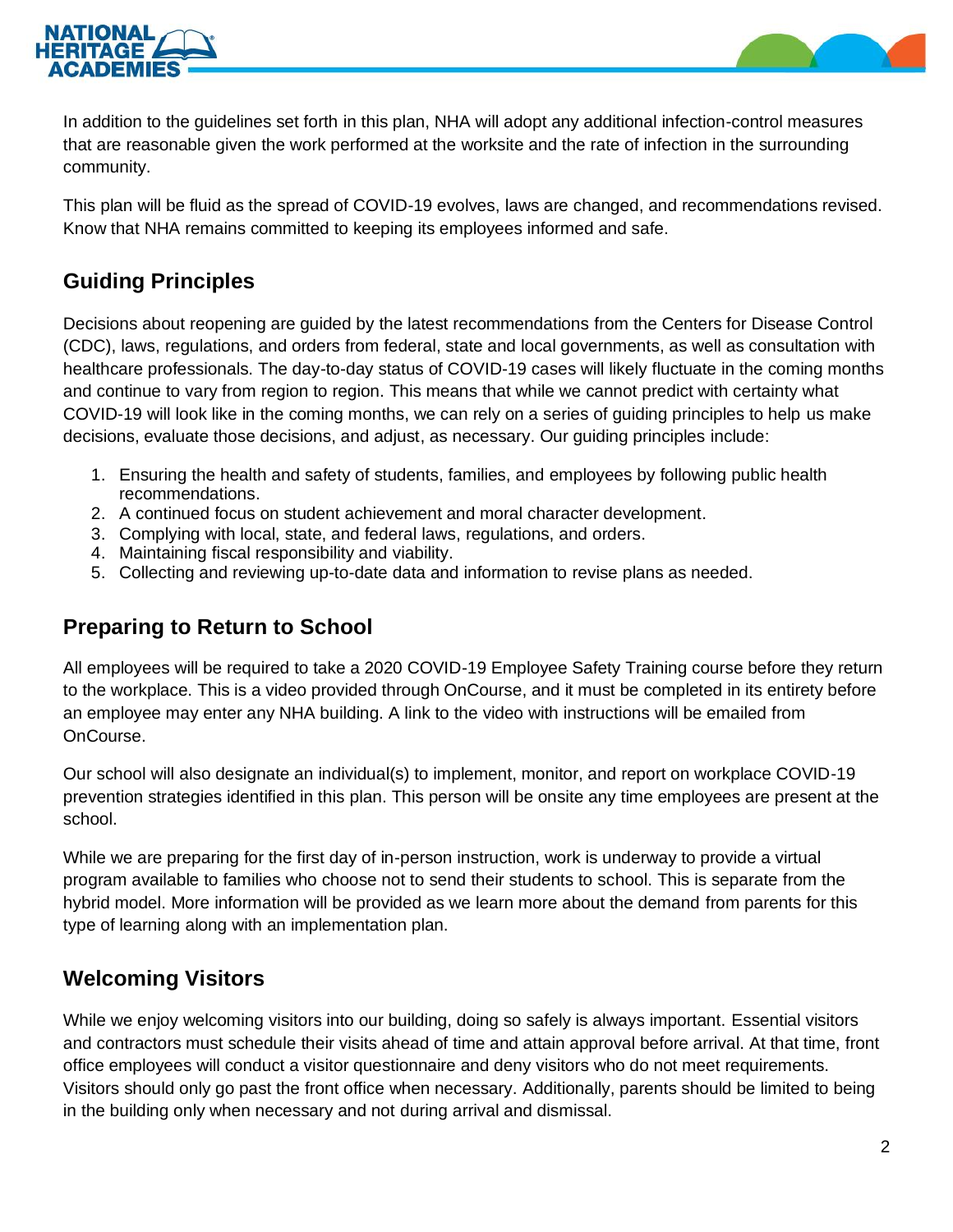



# **Daily Pre-Screening**

Pre-screening for COVID-19 of all individuals who enter the building will help to reduce risk and help prevent infected people from entering the building. **If you feel sick, please stay home and call your leader. If you experience symptoms while at work, please go home immediately and contact your leader.**

The following protocols will be followed before you enter the building each day:

- Daily wellness checks must be completed online before employees arrive to work each day to ensure they do not exhibit COVID-19 symptoms (fever, cough, shortness of breath, or difficulty breathing).
	- o A daily questionnaire screening is available through a QR Code and a myNHA tile that asks:
		- Are you experiencing any of the following symptoms: fever, atypical cough, or atypical shortness of breath in the past two days that are unrelated to a known health condition?
		- Have you been in *close contact* with someone with a probable or confirmed case of COVID-19?
			- *Close contact* is defined as being less than six feet away from an individual for more than 15 minutes.
		- Any additional local or state specific requirements.
	- o In the event you complete this questionnaire and answer "yes" to any of the questions:
		- **EXEC** Leave work immediately.
		- Notify your leader that you left the building because you believe you are symptomatic or have been in close contact with someone who has probable or confirmed COVID-19.
		- Seek medical attention, try to seek a test to definitively confirm, and follow physician's guidance on next steps, if you are symptomatic.
		- Contact your People Services Business Partner for directions on requesting a leave of absence.
- Daily temperature checks are required of all staff, students and visitors who enter the building. These will be conducted at main entry points.
	- $\circ$  Schools will be supplied with digital thermometers, which allow for daily no-contact temperature screenings.
	- o Anyone with a temperature of 100.4 or higher will be sent home. Students will be isolated while waiting to be picked up.

# **Promoting Healthy Habits and Personal Protective Equipment (PPE)**

Appropriate signs will be placed throughout the building to remind staff and students to maintain social distancing, wash hands adequately, wear masks, etc. The CDC and other public health outlets have made several signs available and the community should expect to see signs like the ones below.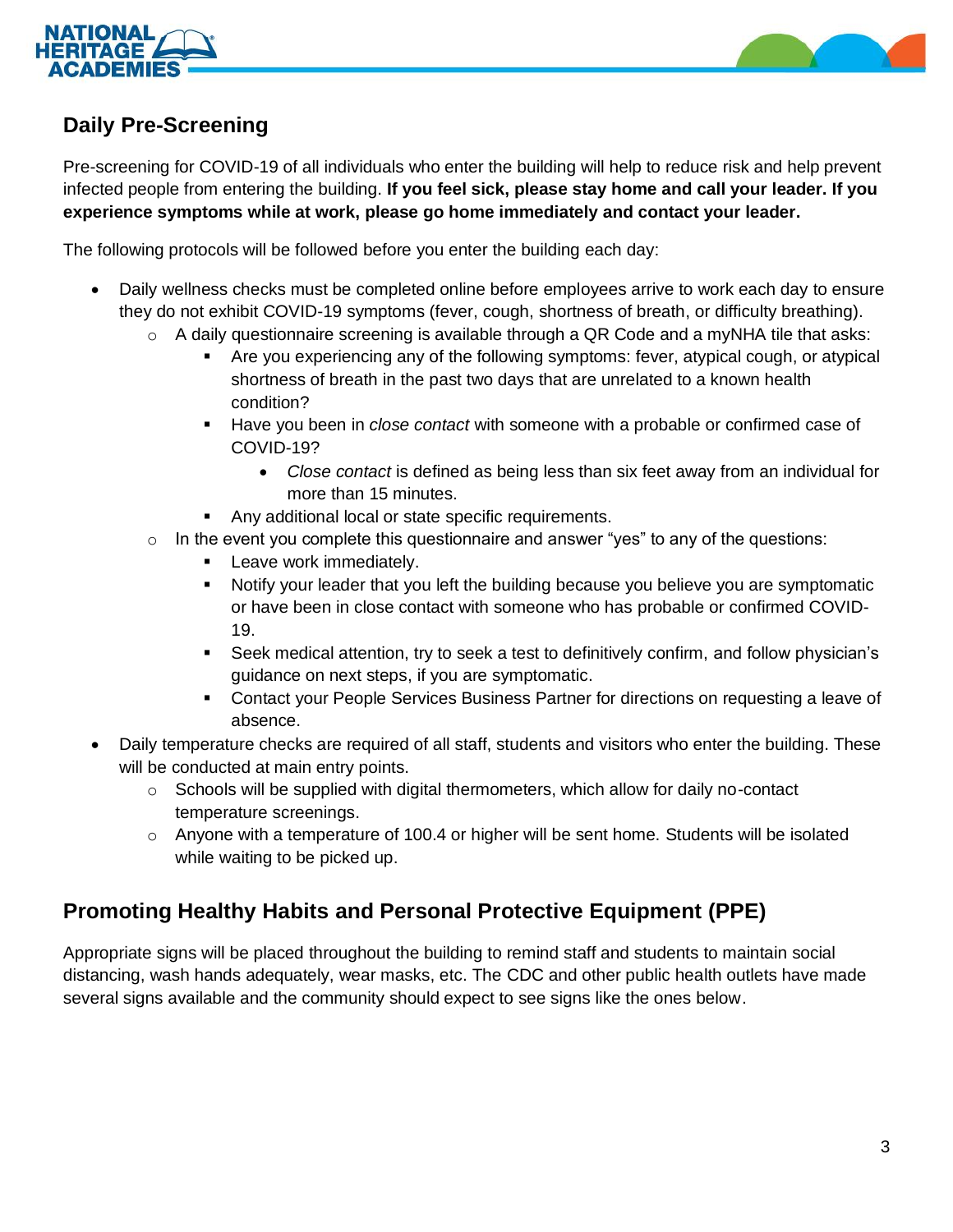



All individuals in our school are encouraged to frequently and thoroughly wash hands following the suggested handwashing procedures from the CDC. Wash using soap and water for at least 20 seconds. If soap and water are not available, use hand sanitizer. Cover all surfaces of your hands and rub them together until they feel dry. Hand washing should occur:

- Before putting on and after removing any PPE.
- Any time you are preparing or eating food.
- Before and after treating a cut or wound.
- After using the bathroom.
- After blowing your nose, coughing, or sneezing.
- After touching items such as door handles, tables, carts, etc.
- Any time hands are visibly dirty.

Employees should adhere to the following protocols during a pandemic:

- If you cough or sneeze, do it into a tissue or your sleeve/elbow. Throw used tissues in the trash and immediately wash your hands,
- Avoid touching your eyes, nose, and mouth with unwashed hands,
- Use all PPE required for your work area/position,
- All employees must wipe down their workstations at least twice daily, using provided disinfecting supplies.
- Refrain from using others' phones, desks, offices, or other equipment or materials.
- Employees should avoid using shared tools, equipment, and materials whenever possible. To the extent it is not possible, employees should disinfect shared tools, equipment, and materials after each use.

NHA will provide resources and a work environment that promote personal hygiene:

- NHA will provide tissues, no-touch trash cans, hand soap, alcohol-based hand sanitizer containing at least 60% alcohol, disinfectants, and disposable towels for employees to clean their work surfaces.
- Hand blowers are being removed from restrooms and paper towels will be used instead.
- Plexiglass shields are being installed at the front desk.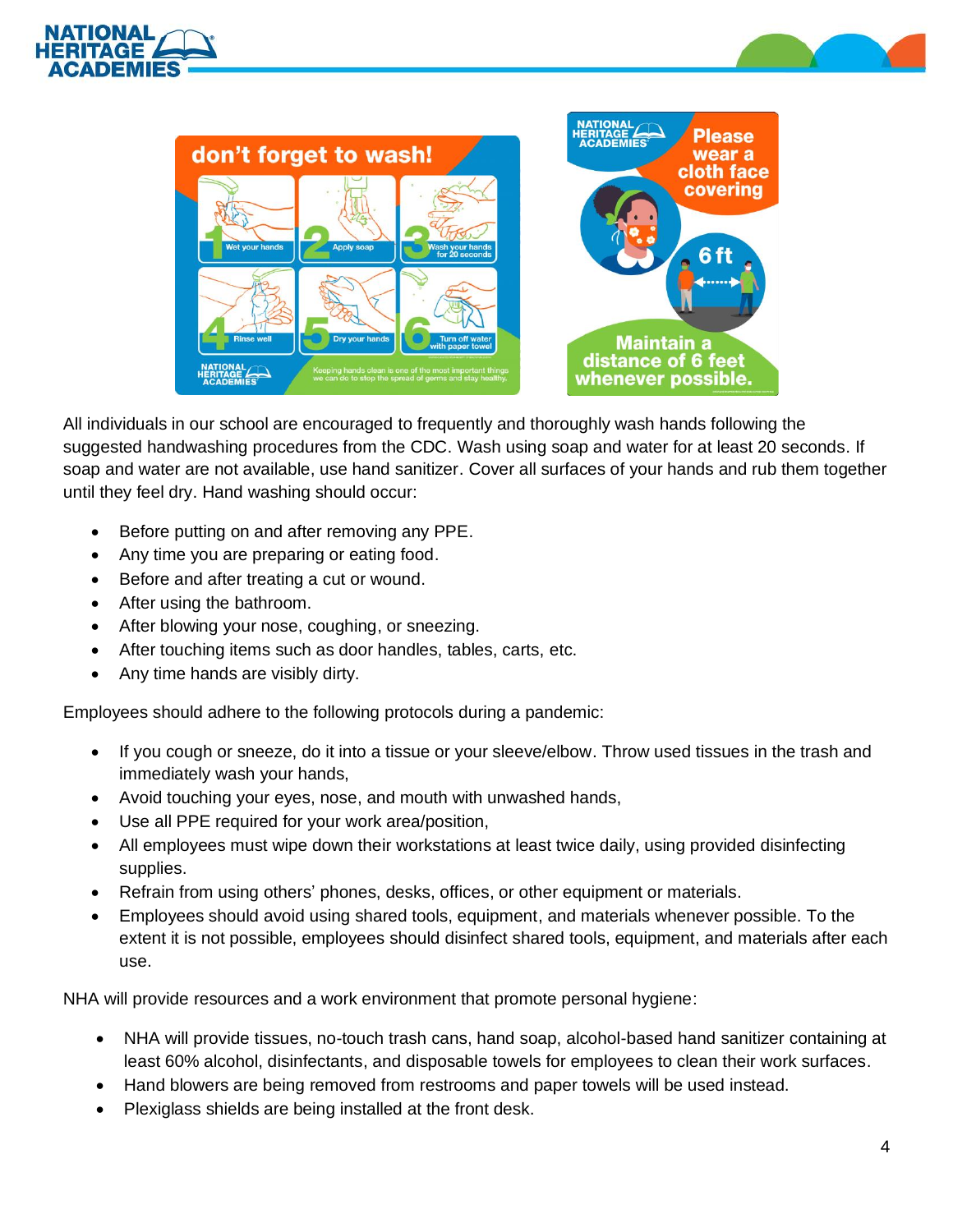



• Handles and keypads on the printer must be wiped down with a disinfecting wipe after each use.

#### **Face Coverings**

All employees will be provided with two reusable cloth face coverings and should be washed regularly. Face coverings must be worn at all times while inside the school and cover both your mouth and nose. This includes shared spaces, during instruction and in-person meetings and in restrooms and hallways. Face coverings should be worn outside when unable to maintain a social distance.

#### **Social Distancing**

We understand that social distancing will be challenging in our work environments. For the foreseeable future, we ask that you please maintain social distancing of 6 feet whenever possible so that we can continue to help slow the spread of germs.

- Please do not congregate and socialize in conference rooms, offices, or open areas if you cannot maintain proper social distancing.
- Hand shaking, high fives, side hugs, and fist bumps are not allowed for the foreseeable future.
- Face coverings must be worn at all times within the building covering both the mouth and nose.
- Teachers should maintain social distancing from students when possible and teach from a single location within the room.

#### **Disinfecting**

We always take the cleaning of our facilities seriously, but even more so now with the risk of COVID-19. Recommended CDC cleaning protocols will be followed with fidelity, including increased facility cleaning and disinfecting, especially on high-touch surfaces and shared equipment. **We request that all employees depart from the building no later than 7 p.m. each day so Aramark may disinfect the building.**

### **Our Response to COVID-19 in the Building**

Despite our efforts, it is possible that a staff member or student will contract COVID-19 and bring it into the school environment. NHA will follow the CDC guidelines if a staff member or student exhibits symptoms or is a confirmed case of COVID-19. Please understand each situation will be handled individually of others.

- Staff or students who exhibit symptoms will be directed home to self-isolate and seek medical attention.
- Positive cases will be immediately reported to the local Office of Public Health who will assist with developing a recommended next step based on the level of potential exposure.
- Staff and families will be notified if they have been in "close contact" with a confirmed case involving an employee, student or visitor and will be asked to stay home and monitor symptoms for 14 days.
	- o *Close contact* is defined as being less than six feet away from an individual for more than 15 minutes.
- Not every student/faculty member in a school will need to stay home for 14 days, just those who are identified as close contacts to a probable or positive case.
- Probable or confirmed cases may result in the temporary closure of classrooms, wings, or the entire building. At a minimum, in the event of a probably or confirmed case, portions of the building will be closed off for a period of 48 hours for disinfecting.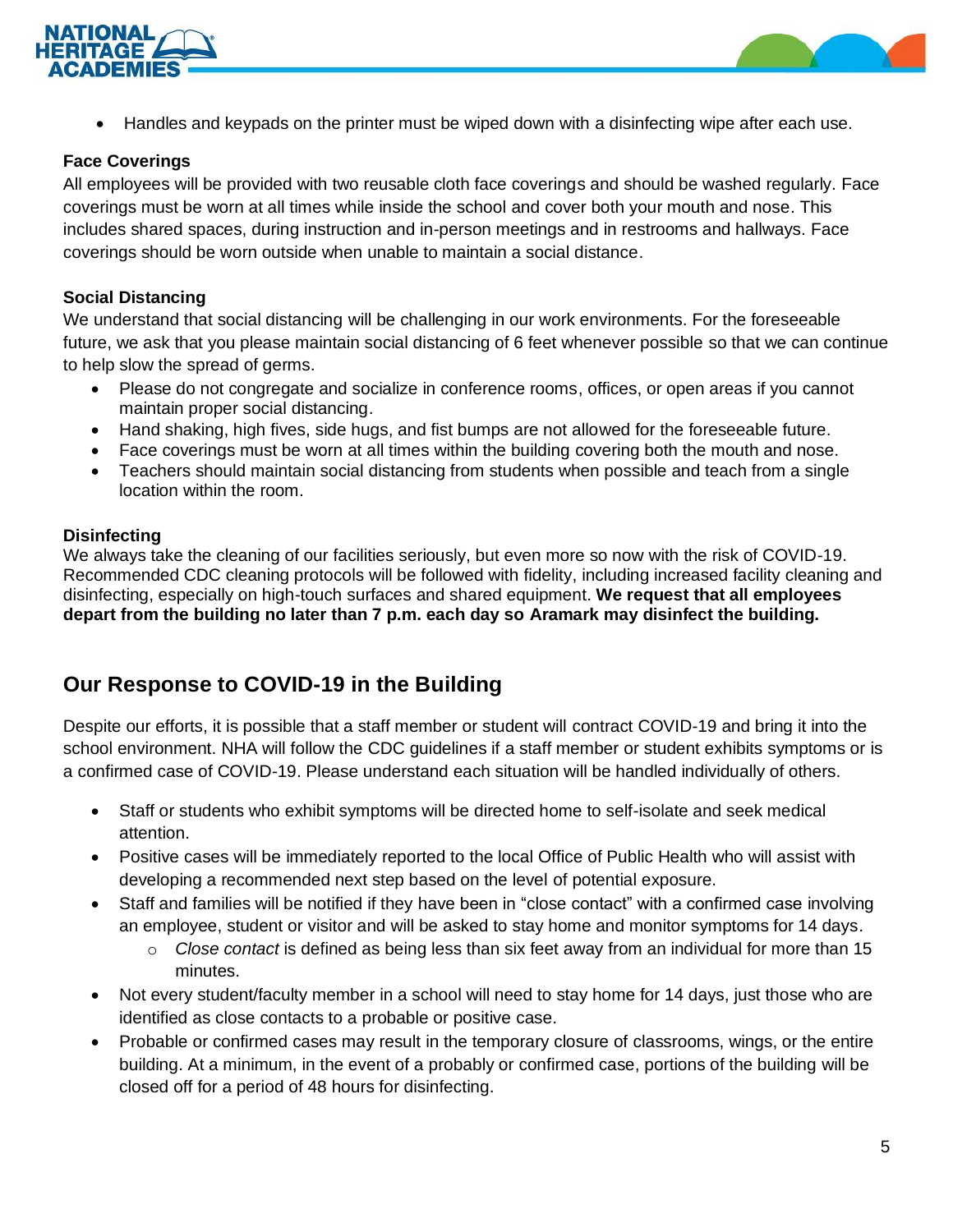



• Employees or students with a probable or confirmed case must wait at least 72 hours since symptoms ceased (resolution of fever and improvement in respiratory symptoms) AND 10 days since symptoms first appeared.

## **Supporting Employees Impacted by COVID-19**

We understand that COVID-19 may create situations where our employees need to be off from work due to school closures, to care for themselves or their immediate family.

Below is an outline of our leave and time off policies as they relate to COVID-19. This chart is not all inclusive and is only intended to provide an overview. Each situation will be reviewed by our People Services team. Please see NHA's handbook for more information on NHA's leave of absences. While our intent is to pay 100% for mandated school closures due to COVID-19, we reserve the right to adjust our pay strategies based on funding, reduced enrollment or a combination of the two.



*\* Direct exposure and close contact is defined as when someone is within 6 feet of an individual who tested positive for more than 15 minutes.*

#### **Benefits**

- Many states have expanded benefits during COVID-19 such as reduced eligibility criteria for cash assistance, Child Development and Care support, health care coverage, State Emergency Relief (SER), Emergency Housing utilities and burial situations. Check in with your local Department of Health and Human Services for access to these benefits.
- NHA's Life Assistance Program (LAP) offers confidential resources for therapy/counseling, parenting, financial planning, and many other behavioral and social supports. More information is available by calling 1-800-538-3543.
- NHA has created a list of resources available to you through **HighFive**. Here, you can view categories such as childcare, financial security, and personal wellbeing.
- The CDC also has resources available on coping, and managing stress and anxiety [here.](https://www.cdc.gov/coronavirus/2019-ncov/daily-life-coping/managing-stress-anxiety.html)